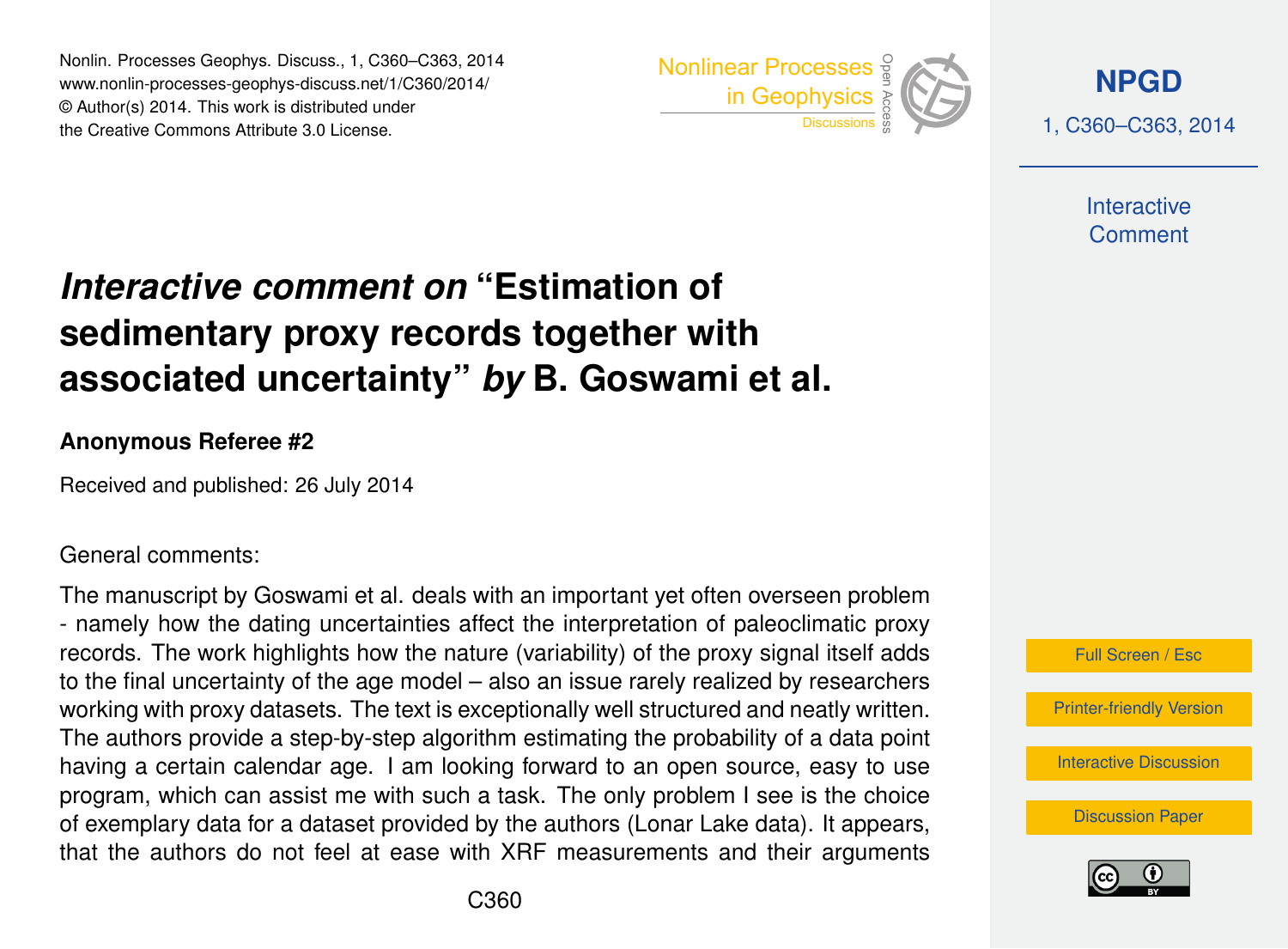could have been much stronger if applied to quantitative instead of qualitative data. My comments concerning problems of XRF data (actually never even mentioned as such in the text!) are listed below together with specific comments. I like the proposed approach and appreciate the elegant simplicity of its presentation. I would like to see this work published. However, it requires some changes from its present state – either providing a different example or a solid clarification for used one.

Specific comments:

Page 1025, line 3: change 'allow us to investigate' to 'allow us investigating'

Page 1025, line 15; page 1038, lines 11-13: how do the authors know what exactly Ca and Al stand for? They take for granted that Ca represents groundwater inflow and Al surface erosion – and this is the first time ever these data are reported. I assume that for a proof of concept it is better to use a dataset that is settled and has already been published. At least, the authors should explain in full what their interpretation of XRF data is based on.

Page 1026, line 4: change 'unobservable climatic variables' to 'past physical variables that cannot be directly measured'

Page 1027, line 3: add 'ever' after 'first'

Page 1030, line 22: add '(age reversals)' after 'outlying values'

Page 1030, line 25: Please do not mix 'age' and 'date'. 'Age' is an interval while 'date' is an exact time point in the past. Even if informally speaking 'radiocarbon date' is fine, in order to get the exact point in the past you need to calibrate it  $-$  and here the problem you deal with in this paper starts. . . I suggest changing 'radiocarbon dates' to 'radiocarbon ages' or 'radiocarbon dating points'.

Page 1037, line 17: if DWF stands for 'depth-spanning weight function' do you really need 'the weight function DWF'?

**[NPGD](http://www.nonlin-processes-geophys-discuss.net)**

1, C360–C363, 2014

**Interactive Comment** 



[Printer-friendly Version](http://www.nonlin-processes-geophys-discuss.net/1/C360/2014/npgd-1-C360-2014-print.pdf)

[Interactive Discussion](http://www.nonlin-processes-geophys-discuss.net/1/1023/2014/npgd-1-1023-2014-discussion.html)

[Discussion Paper](http://www.nonlin-processes-geophys-discuss.net/1/1023/2014/npgd-1-1023-2014.pdf)

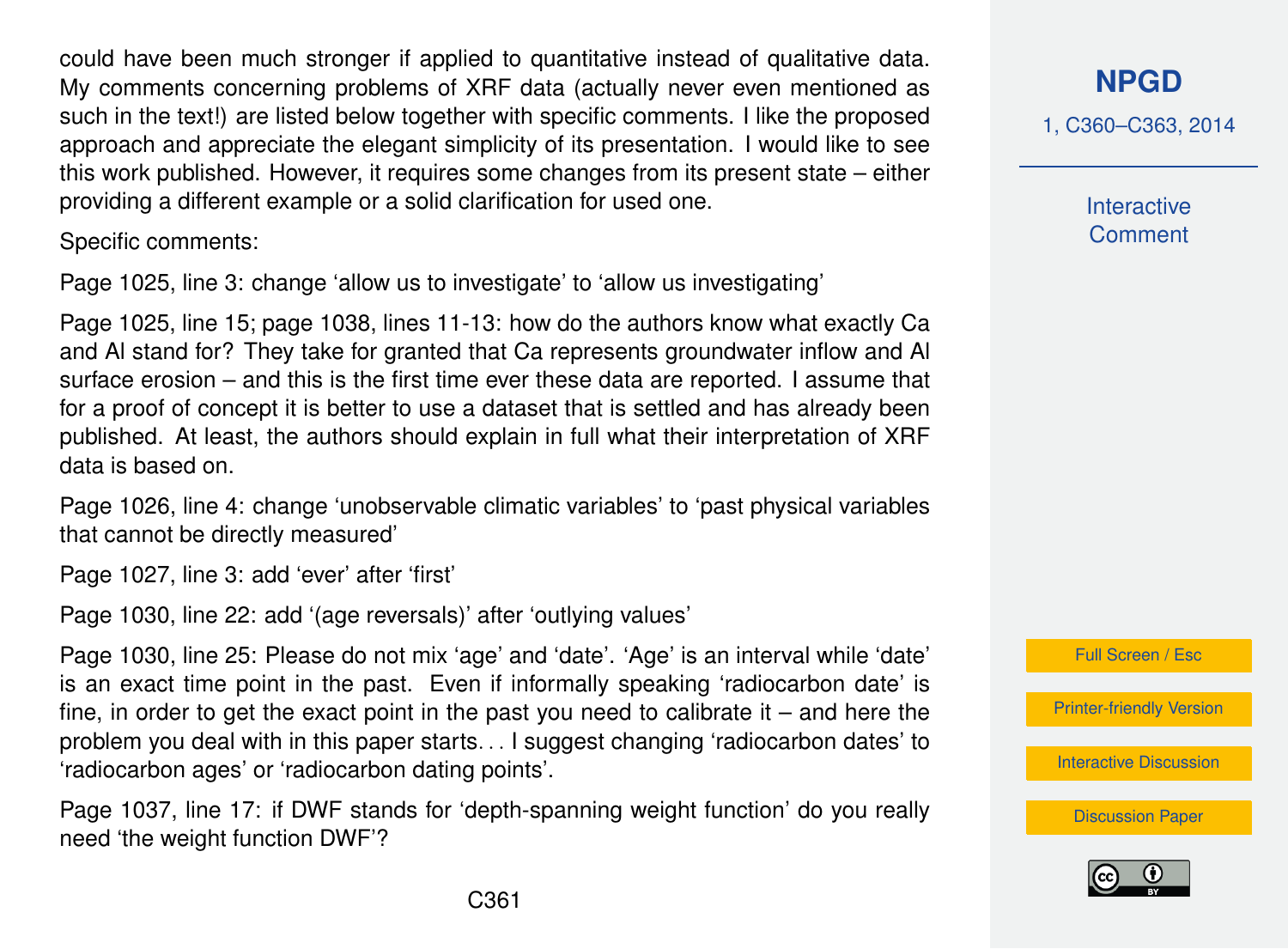Paragraph 3.1: I realize that the authors use here a synthetic record but why given as "  $X$ % $"$ ? Presumably, it is supposed to represent a synthetic  $\delta$ 180 record (as suggested by Fig 4) – then please state it clearly. Or else, just call the synthetic dataset "Proxy value" to avoid confusion. Adding a temporal resolution of synthetic data set would also helpful.

Paragraph 3.2: The authors admit that they use unpublished data and without spending a word on how they where actually measured they take for granted what the data stand for and how to interpret them. This choice is the weakest point of the manuscript and has further consequences for their argumentation. Additionally, it shows the authors' poor understanding of data they are working with – a pretty ironic turn in their paper as they are trying to help paleoclimatologists to understand the dangers lurking behind incautious application of age models. Please see my comments below.

Page 1040, line 6-7: what do the authors mean by 'proxy measurement error were in order of parts per million'? Unless they mean a 'dating error' (and just made a tipping mistake) there is a problem. Similarly, page 1045, line 19-20: 'the proxy measurement error is already at the instrumental limits of precision'. I recon - from the unit used (cps, counts per second) – the authors are using XRF (X-Ray Fluorescence) measurements. XRF scanners provide the bulk intensities of major elements (e.g. Al, Si, K, Ca, Ti, Fe). The data are given as e.g. Ca area, which refers to the intensity of the element, measured as mentioned in cps or alternatively total counts. Traditionally XRF data are reported as 'XRF Ca-intensity (cps)' or 'XRF Al-intensity (cps)'... etc... Now, coming back to the original question, how do the authors come from cps to ‰ XRF measurements are qualitative – therefore it is extremely difficult (though not impossible) to estimate the error of the measurement. One of the more tedious methods is scanning the same core (or epoxy block for that matter) several times – still this will provide again only qualitative information. Preparing additional discreet set of samples and running a quantitative measurement on e.g. ICP-OES or ICP-MS will be the most time consuming but also most appropriate way to calibrate XRF data. Nowadays, XRF

## **[NPGD](http://www.nonlin-processes-geophys-discuss.net)**

1, C360–C363, 2014

**Interactive Comment** 

Full Screen / Esc

[Printer-friendly Version](http://www.nonlin-processes-geophys-discuss.net/1/C360/2014/npgd-1-C360-2014-print.pdf)

[Interactive Discussion](http://www.nonlin-processes-geophys-discuss.net/1/1023/2014/npgd-1-1023-2014-discussion.html)

[Discussion Paper](http://www.nonlin-processes-geophys-discuss.net/1/1023/2014/npgd-1-1023-2014.pdf)